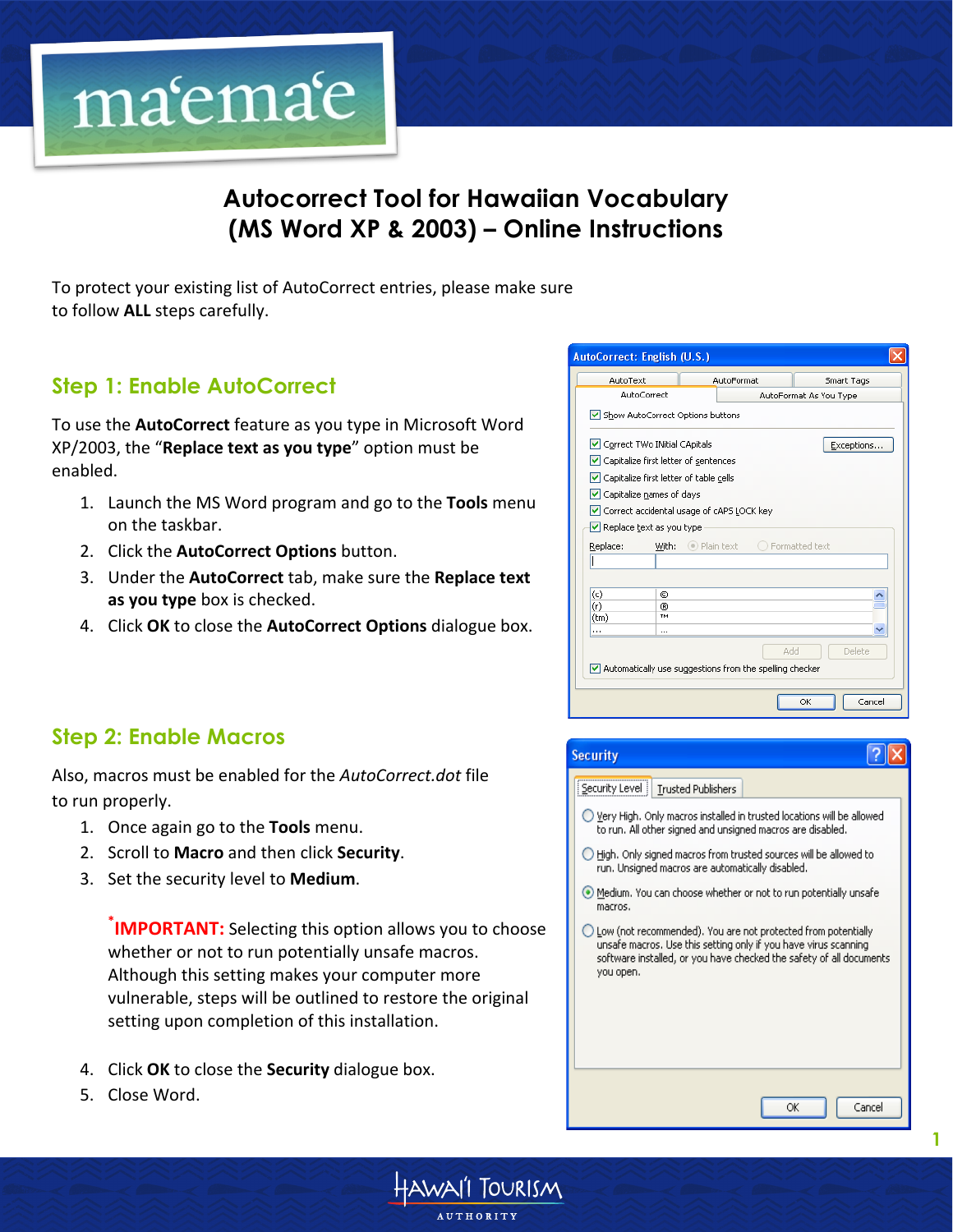#### **Step 3: Download AutoCorrect Files**

- 1. Under the **Download Files** section of **Hawaiian Language Tools** on the Ma'ema'e page, click on the links to download the following files to your computer:
	- a. AutoCorrect.dot (Microsoft Word Template)
	- b. Hawaiian List.docx (Word Document)
- 2. When prompted, click **Save**.

**\*NOTE:** For ease of access, save the download files directly to your **Desktop** if possible. If by default the files automatically save to your **Documents** folder, please drag them to your desktop once they have finished downloading. Upon completion, you may move them to a different location.

3. You may close your web browser window at this time.

## **Step 4: Create a Backup Document of Your Existing AutoCorrect Entries**

In order to save any previously added AutoCorrect entries, you must create a backup document. Otherwise, all preexisting entries will be erased.

- 1. From your **Desktop**, open the *AutoCorrect.dot* file.
- 2. Click#**Enable)Macros**.
- 3. Click the **Backup** button on the **AutoCorrect Utility** dialogue box and again, save the file to your **Desktop** (keep the default file name).
- 4. Now you will have three files:
	- a. AutoCorrect.dot
	- b. AutoCorrect Backup Document.docx
	- c. Hawaiian List.docx
- 5. Click **Cancel** on the **AutoCorrect Utility** box.
- 6. Close the document.

# **Step 5: Copy Hawaiian AutoCorrect List**

- 1. From your **Desktop**, now open the *Hawaiian List.docx* file.
- 2. Click anywhere in the table and press  $Ctrl + A$  to select the entire table.
- 3. Copy the table by pressing **Ctrl** + **C** (or right-clicking and choosing **Copy**).
- 4. Now the entire list is copied to the clipboard.
- 5. Minimize the document.